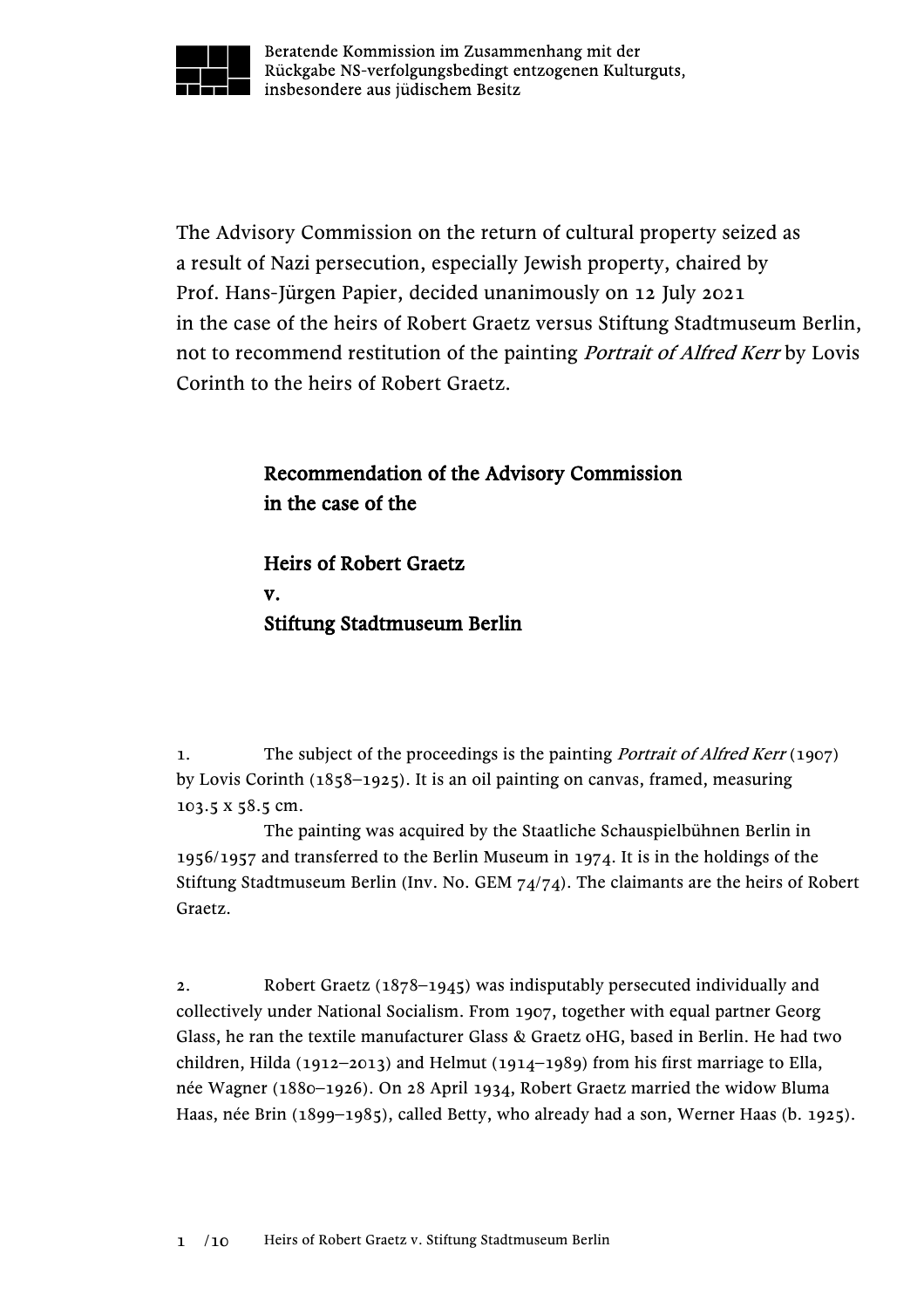

The family lived in a villa at Erdener Str. 13-15 in Berlin-Grunewald from 1919. This was also the location of the art collection, which by the mid-1930s had grown to about 245 works, including notable Impressionist and Expressionist paintings. Under the pressure of Nazi persecution, the villa had to be rebuilt and divided into several apartments around 1935/1936, one of which the Graetz family occupied while the rest was rented out.

Eventually, on 31 March 1939, the liquidation of Glass & Graetz oHG began, and on 18 April 1940, the company was deleted from the commercial register. Also on 18 April 1940, the marriage of Robert and Bluma Graetz was dissolved. A number of statements consistently confirm that the Graetzes continued to live together despite the divorce. As a result of the divorce, Bluma recovered her Latvian citizenship, presumably in the hope of being able to better protect assets and to enable emigration to Riga. In December 1940, Robert Graetz was forced to sell his property at Erdener Strasse 13-15 to Deutsche Erd- und Steinwerke GmbH, an SS company. As a consequence, on 25 February 1941, Bluma Graetz consigned furniture, household goods and art objects to be auctioned via the firm of Gerhard Harms. From March 1941, the formally divorced couple lived together in two rooms of a four-room apartment as subtenants with their neighbor Artur Barasch (1872–1942) at Wissmannstraße 11 in Berlin-Grunewald. Barasch had already been forced to sell his property in May 1939.

Robert Graetz's daughter Hilda was able to emigrate to Johannesburg around 1935/1936, and his son Helmut managed to escape to Argentina on 9 December 1938. Werner, then fourteen years old, was brought to England on a Kindertransport on 22 August 1939. After the invasion of the Soviet Union on 22 June 1941, Bluma Graetz was classified as an "enemy of the state" because of her nationality and extradited to Russia via Turkey, where she had to do forced labor for six years. From 1947 she was employed as a nurse in Riga for 20 years. Only in 1969 was she able to leave Russia and emigrated via London to Buenos Aires to live with her stepson Helmut Graetz and his wife, Hilde, née Kann. Robert Graetz presumably planned to emigrate to Switzerland, but was deported on 14 April 1942, on the 14th transport to the Trawniki concentration camp near Lublin. A last message to his daughter Hilda has survived from the Warsaw Ghetto, dated 16 June 1942. He was declared dead on 31 December 1945.

3. The painting was created in 1907 by Lovis Corinth to mark the 40th birthday of the Berlin journalist and theater critic Alfred Kerr (1867–1948). Until at least 1922 it was with the artist himself. By 1926 at the latest, it was the property of the architect Leo Nachtlicht (1872–1942). Based on a handwritten date note by Charlotte Berend-Corinth,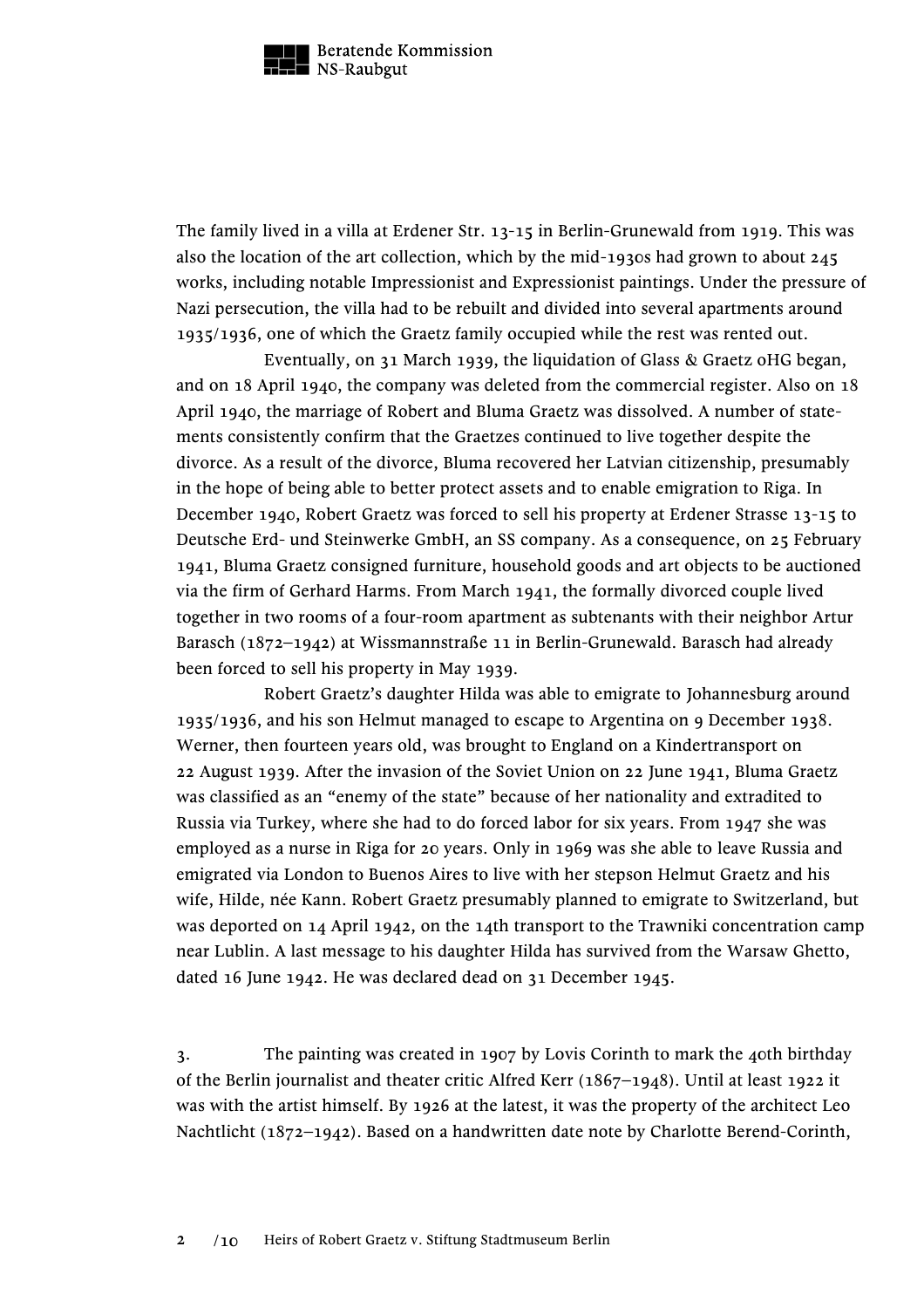

both parties assume that Robert Graetz acquired the painting from Leo Nachtlicht on 27 May 1932. The subsequent fate of the portrait, however, is hard to trace. At the auction of 25 February 1941 by the firm of Gerhard Harms, commissioned by Bluma Graetz, only a few oil paintings were offered; the only work by Corinth among them was a drawing entitled Hände, but not the *Portrait of Alfred Kerr*. According to Bluma Graetz's recollections, the auction concerned a quarter to a third of her movable property. Some remaining items, such as furniture and carpets, which could not be accommodated in the new, much smaller apartment in Wissmannstraße, were stored at the forwarding companies Hess & Co and Gebr. Berg Inventories of these items have not survived.

About a month after the deportation of Robert Graetz on 14 April 1942, the Reichsfinanzverwaltung visited the apartment at Wissmannstraße 11. In addition to a few items of clothing, suitcases and other paraphernalia, three unspecified paintings and two bronzes, each valued at 10 Reichsmark, were confiscated. The total value of the listed assets was estimated by the tax authorities at 118 Reichsmark. A registration sheet on 27 June 1942 for Bluma Graetz, by then already in the Soviet Union, concerning "im Inland befindliches feindliches Vermögen" ["enemy property located in Germany"] listed household effects and clothing worth 691.89 Reichsmark, as well as debts for storage fees with Hess & Co in the amount of 316.50 Reichsmark.

On 24 August 1948, Hilda Rush (Ruschkewitz), née Graetz, and Helmut Graetz filed a claim for damages against the German Reich for the unjustified seizure of valuable art objects. Among other things, the "Porträt Kerr" was listed, albeit erroneously attributed to Max Slevogt. The proceedings dragged on for several years, as the claimants were unable to provide more detailed information about the seizure process and their own legitimacy as heirs. The reparation authority subsequently declared itself unable to clarify the facts of the case and rejected the claim in September 1954. Before this decision became legally binding, the whereabouts of the painting at issue here became known. From at least February 1956, Ilse Valecka, née Kahle, div. Meyer-Thoene (1921–unknown) and Wolfgang Kahle (1925–unknown) offered the Portrait of Alfred Kerr on the art market. They were the children of the marriage of Fritz Kahle (1891–1958) and Gertrud Kahle, née Neumann (1897–1945) in 1919. The couple divorced in the spring of 1939; and in October 1940 Fritz Kahle married his second wife Gertrud Kopischke (1905–unknown). Gertrud Kahle, née Neumann, had been living at "Konstanzer Straße 10, with Schneider", since September 1941. She was listed at this address in a declaration of assets prepared on 12 April 1942 by Robert Graetz, who stated to the Oberfinanzpräsidenten Berlin-Brandenburg that he was committed to make monthly payments of 50 Reichsmark to her. Shortly before submitting the declaration, on 3 April 1942, Gertrud Kahle had been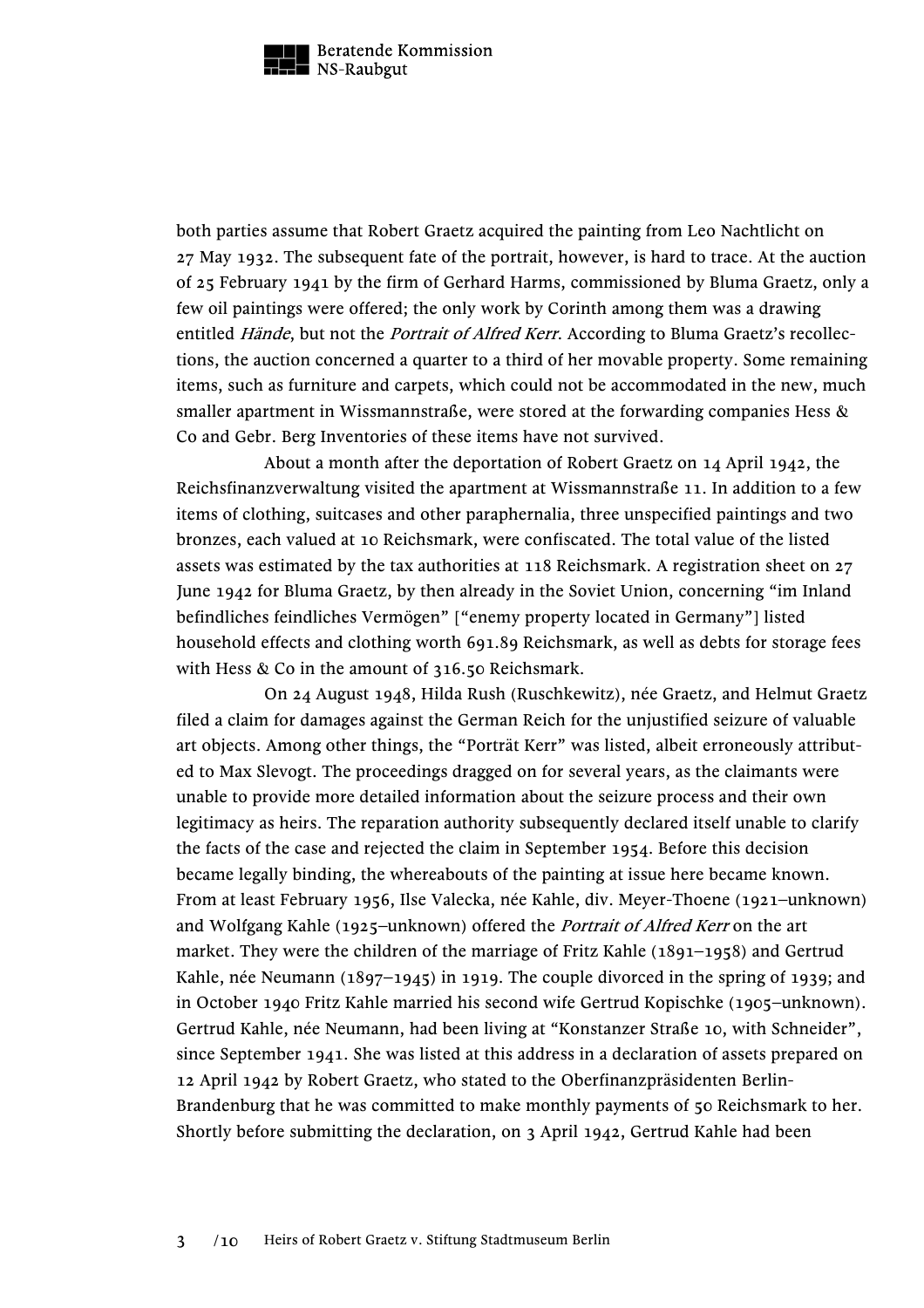

arrested by the Gestapo. On 18 June 1942, she was deported to Theresienstadt. Her property was confiscated by the Gestapo on 1 May 1942; according to Ilse Valecka's recollection, this included "3 Ölgemälde, 1 Porträt, 18. Jahr-hundert, Art des Tischbein" ["3 oil paintings, 1 portrait, 18th century, Tischbein type"] and "2 Landschaften, frühes 19. Jahrhundert, Rottmann-Schule" ["2 landscapes, early 19th century, Rottmann school"].

Gertrud Kahle survived imprisonment in a concentration camp and returned to Berlin in August 1945. There she lived with her daughter, who had married in the meantime. On 7 November 1945, she took her own life. Ilse Valecka filed an application for compensation for damage to her mother's property and assets on 6 February 1956. On the same day, the newspaper Die Welt published an article by Friedrich Luft entitled Ein Bild will nach Berlin. Das Kerr-Portrait von Lovis Corinth wird angeboten [A painting wants to go to Berlin. The Kerr portrait by Lovis Corinth is on offer]. The Schiller Theater Berlin expressed an interest in purchasing the painting, and the acquisition was approved on 16 April 1956 for 10,500 Deutschmark. Attorney Leonhard, authorized representative of Hilda Rush, née Graetz, and Helmut Graetz in the Robert Graetz compensation proceedings, contacted the legal representative of the heirs of Gertrud Kahle after the whereabouts of the painting became known in order to negotiate a voluntary restitution. Although he achieved an interruption of the purchase process, he was only able to reach a settlement as a result. The purchase by the Schiller Theater was completed after the parties Graetz/Rush and Kahle/Valecka were able to agree on 26 April 1957 on a payment of 3,000 Deutschmark – and thus 28.5 % of the purchase price – to the heirs after Robert Graetz.

Since 1974, the *Portrait of Alfred Kerr* has belonged to the Berlin Museum through transfer by the Schiller Theater.

4. It is undisputed between the parties that Robert Graetz acquired ownership of the painting *Portrait of Alfred Kerr* before 1933 and included it in his collection. According to current knowledge, the portrait was neither sold at auction through Gerhard Harms in 1941 nor confiscated by the Gestapo in 1942.

In 1956, it was owned by Ilse Valecka, née Kahle, and Wolfgang Kahle; in the course of the settlement negotiations in 1956/1957, it was claimed that the painting had come into the possession of Gertrud Kahle as a result of a donation by Robert Graetz.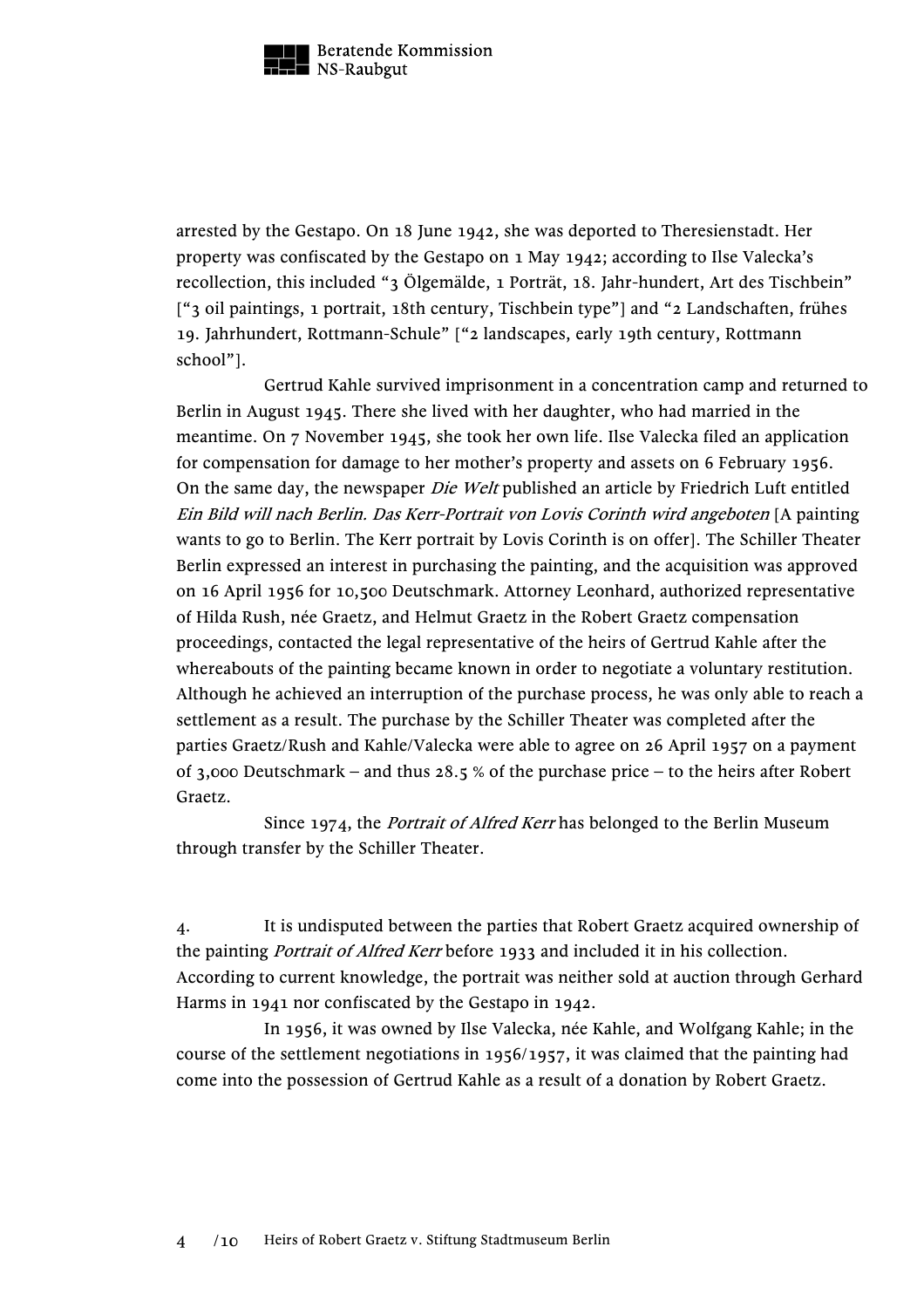

a) The heirs of Robert Graetz are of the opinion that the claim of a donation was a protective assertion which was not unusual in the post-war period and which also lacked plausibility in the present case. The only comprehensible connection between Robert Graetz and Gertrud Kahle consisted in a statement about a payment of alimony made under duress shortly before the deportation. This is no evidence of a relationship between the two that proves an "Anstandsschenkung" ["gift arising from a moral duty"]. Rather, the claimants assume a loss of the painting due to its storage at the freight office Fritz Kahle. It is to be assumed that the monthly payment of 50 Reichsmark to Gertrud Kahle served to camouflage the storage costs. Since Fritz Kahle was obliged to support his divorced wife, he ultimately profited from the payments made by Robert Graetz. This also explained why the *Portrait of Alfred Kerr* had not been among the assets seized from Gertrud Kahle. The portrait had been misappropriated by Fritz Kahle and subsequently passed on to his children Wolfgang and Ilse, who had declared it as a gift to their mother in order to conceal its origin. The claimants therefore assume that Robert Graetz did not voluntarily give up ownership of the painting, but lost it as a result of Nazi persecution. The settlement which the heirs after Graetz concluded with the heirs after Kahle in 1957 was the result of erroneous assumptions and a lack of alternatives. In the overall view, it was therefore null and void and accordingly did not stand in the way of restitution of the painting.

b) The Stiftung Stadtmuseum Berlin, on the other hand, argues that the claimants have not succeeded in proving that the painting was seized before 1945. Thus, no sufficient evidence for a delivery to the forwarding agent Fritz Kahle had been produced so far, neither for the *Portrait of Alfred Kerr* nor with regard to other assets of Robert Graetz. The maintenance payment obligation to Gertrud Kahle stated by Robert Graetz supported the assumption of a donation, as it had been asserted in the course of the settlement negotiations. Therefore, it could not be assumed that there had been a deprivation as a result of Nazi persecution. In any case, however, the private settlement concluded in 1957 between the heirs of Graetz and Kahle precluded restitution. Insofar as this settlement was now annulled on the basis of moral considerations, the Kahle family was implicitly being accused of criminal conduct without evidence of this being available.

5. In the opinion of the Advisory Commission, the painting Portrait of Alfred Kerr by Lovis Corinth is not to be restituted to the heirs of Robert Graetz. The Commission assumes that Robert Graetz lost most of his art collection as a result of Nazi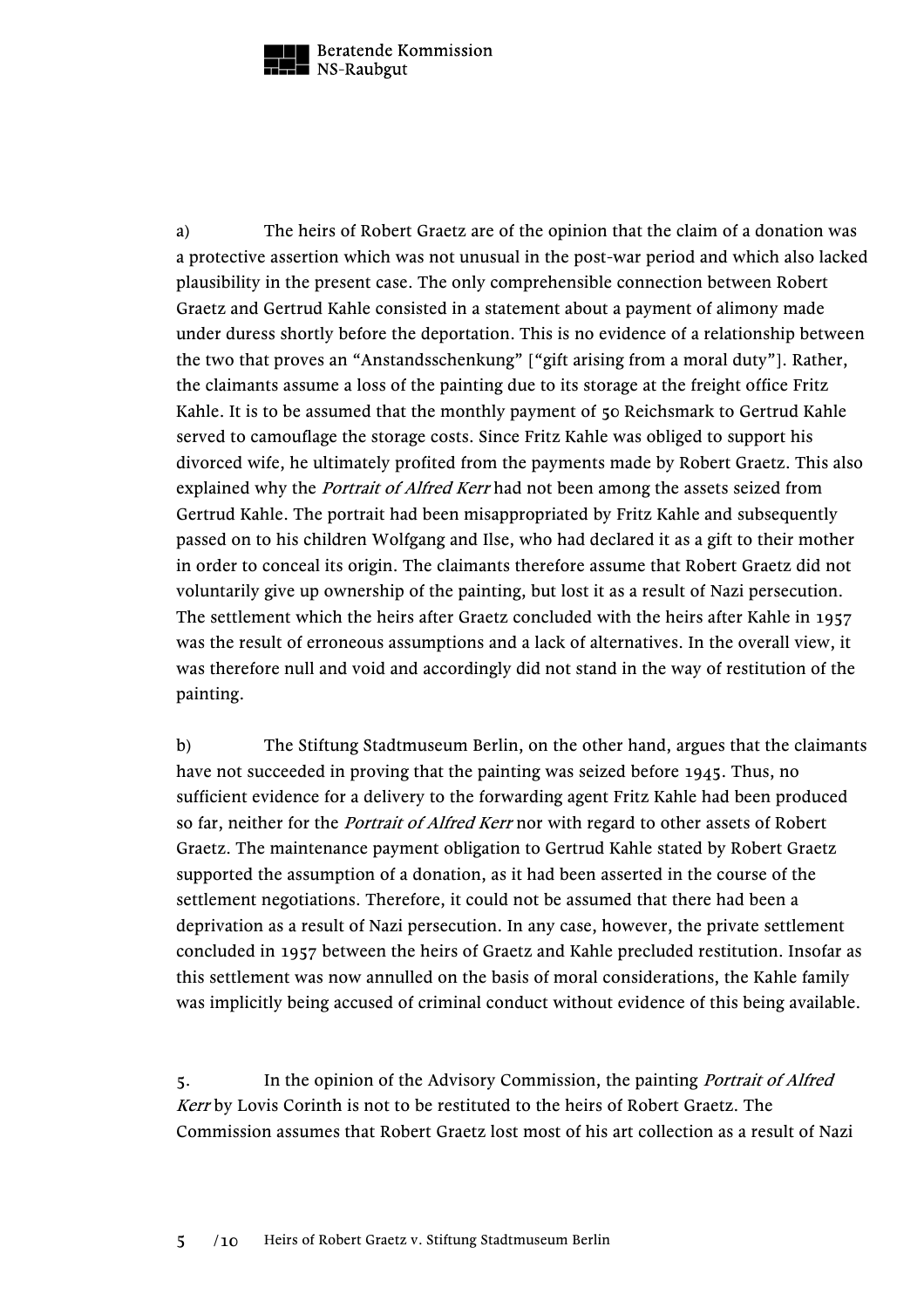

persecution. In the opinion of the Commission, however, it has not been demonstrated with sufficient probability that the painting in dispute was also seized from Robert Graetz as a result of persecution and that he may have been the primary victim. Furthermore, in this case, the settlement concluded in 1957 precludes a restitution to the heirs of Robert Graetz.

a) It has not yet been possible to clarify when the picture entered the collection of Robert Graetz. There is agreement among the parties that Robert Graetz acquired the painting before 30 January 1933. However, the commission does not find this convincing. In 1926, the Portrait of Alfred Kerr was part of the Gedächtnisausstellung Lovis Corinth at Nationalgalerie Berlin. The lender and owner at the time was the architect Leo Nachtlicht (1872–1942). Nachtlicht ran his own practice in Berlin from 1904. With his wife Anna Nachtlicht (1880–1942), née Levy, he had two daughters, Ursula (1909–1999) and Ilse (1912–unknown). With the onset of National Socialism, the family was subjected to repression and Nachtlicht's professional practice became increasingly difficult. Attempts to obtain a work permit in London failed; only the two daughters managed to escape to London in April 1939. Nachtlicht himself died in September 1942 in the Jewish Hospital in Berlin. His wife Anna was deported to Riga in October 1942 and murdered.

Leo Nachtlicht had some works of art from his extensive collection offered for sale by the Berlin auction house Max Perl as early as 6 February 1932. The auction offer included the painting *Inneres einer Tiroler Bauernstube* [Interior of a Tyrolean Peasant's Parlor] as well as some drawings and prints by Lovis Corinth, but not the *Portrait of* Alfred Kerr. The claimants assume that the painting in dispute was sold by Leo Nachtlicht to Robert Graetz on 27 May 1932. This assumption is based exclusively on an unspecified date "27.5.32", which Charlotte Berend-Corinth included in her manuscript for the catalog raisonné of Lovis Corinth's paintings published in 1958. The value of this already limited information is further diminished by the fact that it was later crossed out. Nor can it be concluded from other evidence that the painting was already in Robert Graetz's collection before 30 January 1933. Robert Graetz commissioned Leo Nachtlicht to remodel the villa in 1935, so there were connections between the two that certainly make a later purchase of the painting possible.

In light of the couple's history of persecution, Leo and Anna Nachtlicht, it cannot be ruled out that a sale after 30 January 1933 took place under circumstances that, from today's perspective, could be reason for restitution. The *Guidelines for implementing* the statement by the Federal Government, the Länder and the national associations of local authorities on the tracing and return of Nazi-confiscated art, especially Jewish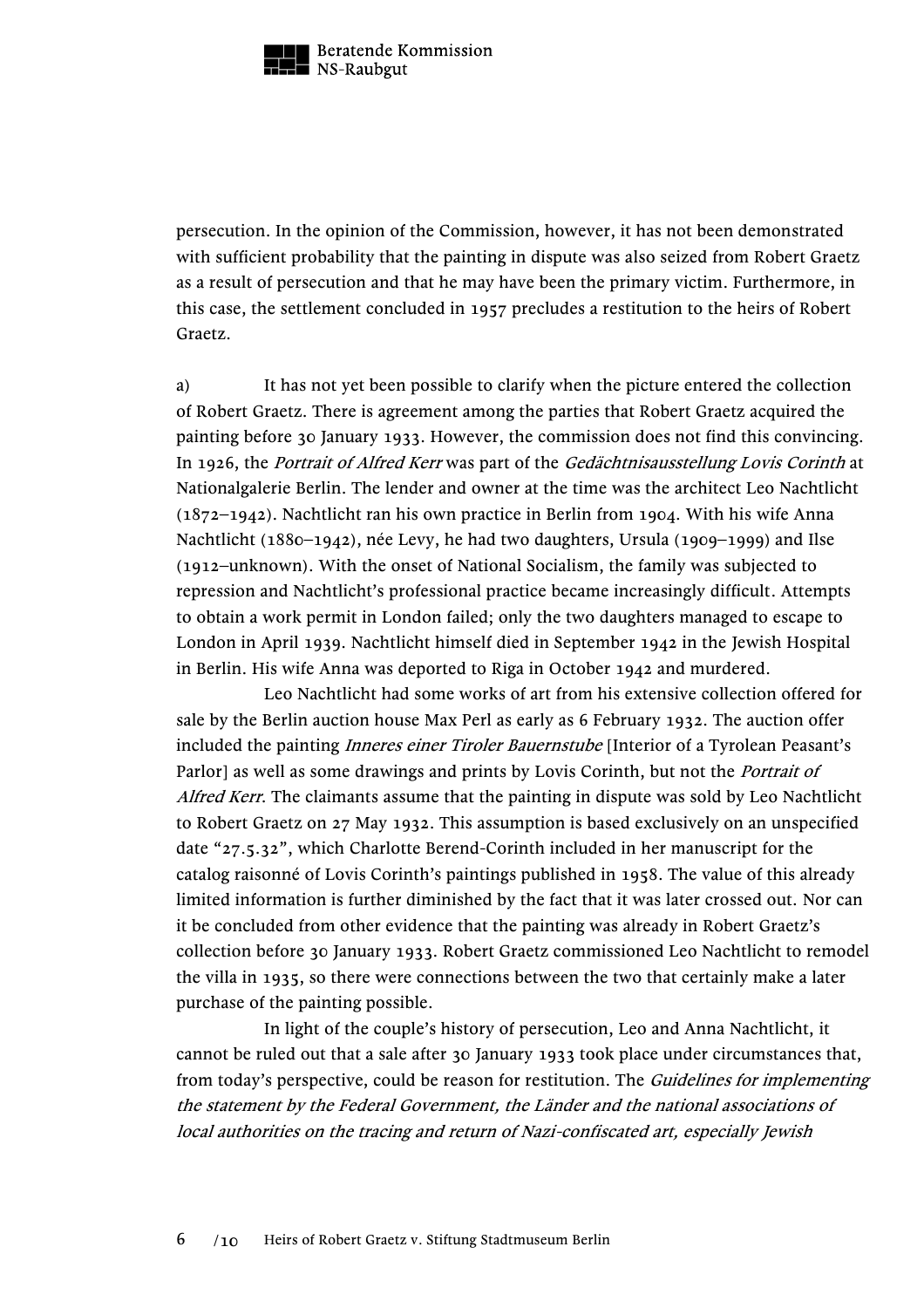

property, of December 1999 (New edition 2019)" (hereinafter: Guidelines) are still based on the principle that of several aggrieved parties, only the first is entitled to restitution. Therefore, proof – even in the form of prima facie evidence – is required that the painting was already in the collection of Robert Graetz before 30 January 1933. An agreement between the parties cannot replace this proof.

b) In light of the persecution fate of the Graetz family, the Commission assumes that most of the family's extensive art collection was lost during National Socialism as a result of persecution. Evidence to date includes the auctioning of assets in 1941, the storage of furniture and carpets at the Hess & Co and Gebr. Berg shipping companies, and the various confiscations by the Gestapo in 1942. Family members were able to transfer a few works of art abroad.

The *Portrait of Alfred Kerr* was presumably neither among the auctioned or confiscated works of art, nor among those transferred abroad. In February 1956, it was in the possession of Ilse Valecka, née Kahle, and Wolfgang Kahle. How it got there is unknown. The Stiftung Stadtmuseum Berlin considers the claimants to be obliged to prove not only the loss but also the circumstances surrounding it, citing Allied restitution legislation. To what extent this appeal is justified can be left open here, for there are several indications in favor of the interpretation of the events put forward by the Stiftung Stadtmuseum Berlin.

In the declaration of assets that Robert Graetz had to submit shortly before his deportation on 12 April 1942, there is a monthly maintenance payment in the amount of 50 REichsmark listed from Graetz to Kahle. This documents a connection between Graetz and Kahle, which suggests that a transfer of ownership of the *Portrait of Alfred Kerr* from Robert Graetz to Gertrud Kahle or her divorced husband, Fritz Kahle, took place by 1942 at the latest, and that the picture passed from there to the Kahle children at a later date. A loss related to Nazi persecution by way of a disguised safekeeping agreement with subsequent misappropriation, as stated by the applicants, is only insufficiently supported by the submitted reports from memory. Conversely, the nature of the relationship between Robert Graetz and Gertrud Kahle cannot be deduced solely from the declaration of assets submitted immediately prior to the deportation. It should be added, however, that in the same declaration Graetz also listed alimony payments to his sister and a cousin, i.e. named recipients with whom a closer relationship may presumably have existed. Moreover, when the painting was offered for sale by the children of Gertrud Kahle in 1956, her former husband Fritz Kahle – who had re-married in 1940 – was still alive. This justifies the assumption that the picture passed from Gertrud Kahle directly to her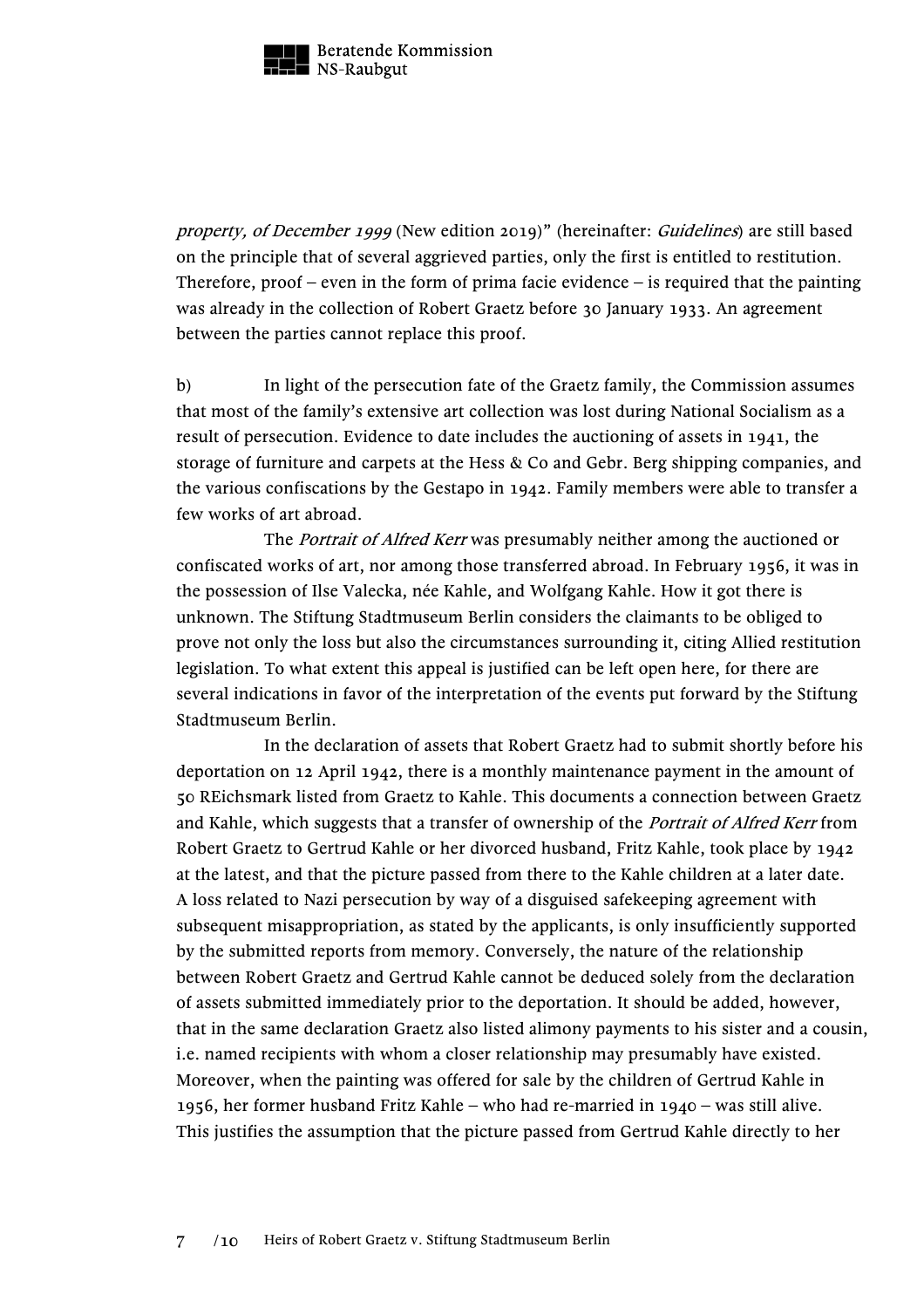

children, which also speaks against the declaration of a concealed custody agreement with Fritz Kahle, unless one accused the entire Kahle family of collusive action at the expense of the Graetz family – and Gertrud Kahle herself.

c) Ultimately, however, the private settlement that Hilda Rush, née Graetz, and Helmut Graetz concluded with Ilse Valecka, née Kahle, and Wolfgang Kahle in 1957 regarding the painting in question stands in the way of restitution in this case. The *Guidelines* considers it grounds for exclusion of restitution if a former owner "reached a private settlement with the holder of the confiscated artwork after 1945 on the basis of the Allies' restitution laws; such settlements allowed the artwork to remain in the possession of the holder if the holder paid compensation to the party entitled to restitution." This implies the possibility of examining such agreements to determine whether, from today's perspective, they can be granted an effect that excludes restitution. Thus, it is quite conceivable that one side entered into an unfavorable settlement only because it was still suffering from the continuing effects of National Socialist persecution.

In the present case, too, there are indications that the settlement between the heirs of Robert Graetz and the heirs of Gertrud Kahle should not be taken into account in the assessment of an obligation to restitution. For example, the painting in dispute was – still under false attribution – part of the compensation proceedings that had been ongoing since 1948, but the settlement was reached outside of these compensation proceedings. It was, therefore, precisely not a settlement reached "on the basis of the Allies' restitution laws" in the sense of the *Guidelines*. In addition, the children of Robert Graetz had difficulties with their application for compensation, among other reasons, because they were unable to prove their entitlement to inherit. This, in turn, was a direct consequence of the National Socialist persecution, under the pressure of which Robert Graetz had first transferred his assets to his second wife and then divorced her as a subterfuge. His children from his first marriage thus faced considerable problems in proving their continued legitimacy.

As far as the settlement is concerned, however, it should be borne in mind that the donation to Gertrud Kahle, which had already been asserted at that time, could – to this day – neither be proven nor disproven. A lawsuit by the heirs of Robert Graetz against the heirs of Gertrud Kahle for the return of the painting would hardly have had any chance of success. The heirs of Gertrud Kahle, who for their part also belonged to the circle of those persecuted by the Nazis, cannot, however, be assumed to have acted immorally or even criminally, especially since the presumption rule of the *Guidelines* does not refer to events of the post-war period. Despite a legal situation that was favorable to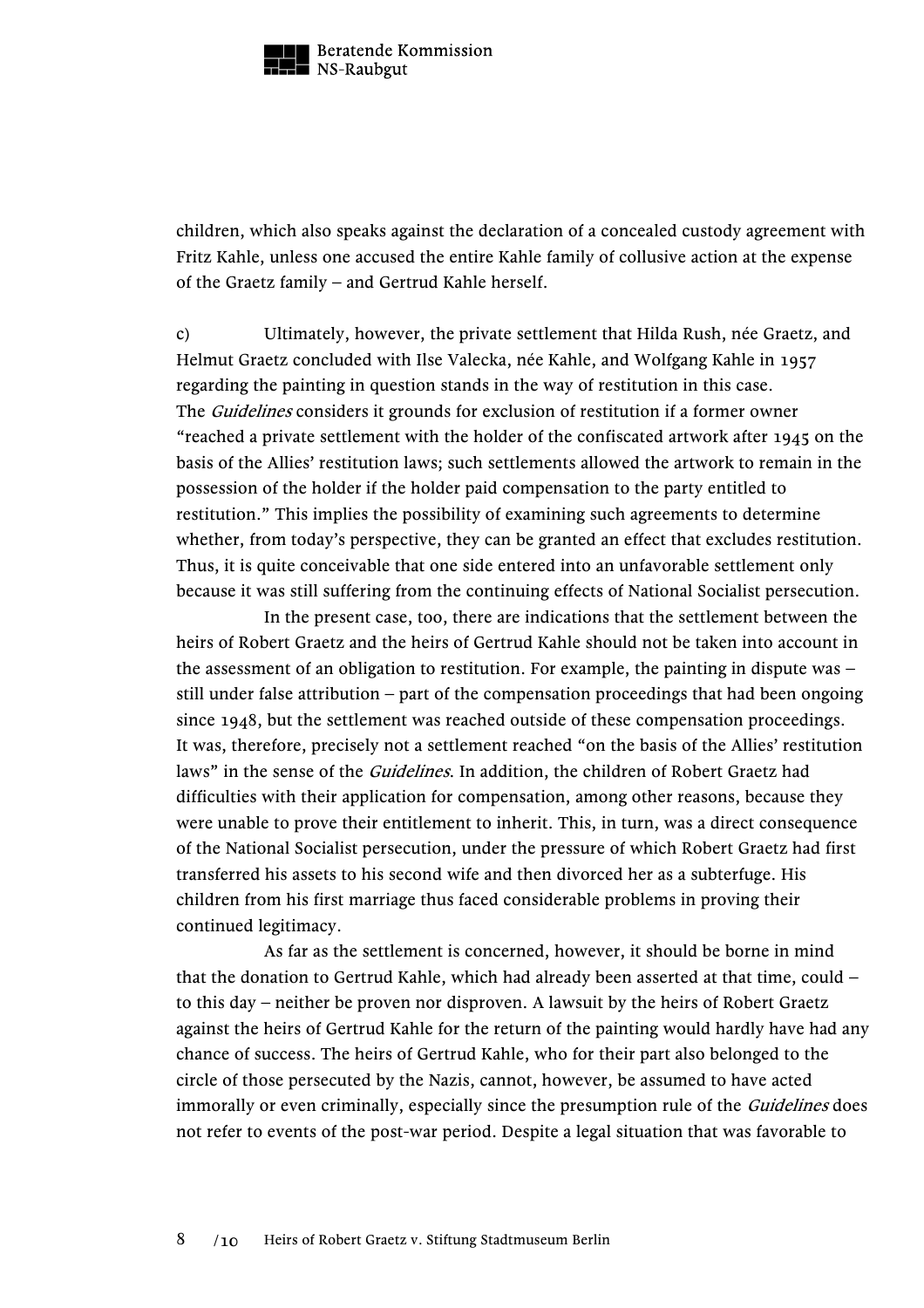

them, the heirs of Gertrud Kahle agreed to a similar arrangement for "Gründe der Pietät" ["reasons of respect"] and waived 28.5 % of the purchase price achieved. This may also have been due to the fact that the purchase by the Schiller Theater was threatened with a delay due to the intervention of the heirs of Robert Graetz, which the heirs of Gertrud Kahle were keen to avoid. In this respect, the settlement was not only an expression of the legal situation at the time, but also followed an economically comprehensible logic. In the Commission's view, there is, therefore, no reason to subject the settlement concluded at the time to an ethical and moral correction.

d) In its overall assessment, the Advisory Commission has therefore come to the conclusion that the painting is not to be restituted to the heirs of Robert Graetz. However, the commission attaches importance to the statement that the painting's history is closely bound to the stories of three – if one adds the sitter, of four – families persecuted by the Nazis. The families of Alfred Kerr, Leo Nachtlicht, Robert Graetz and Gertrud Kahle were all victims of Nazi persecution. They were oppressed, robbed, deported, forced to flee or murdered. The Commission recommends that the Stiftung Stadtmuseum Berlin acknowledge this provenance in an appropriate manner in its future display of the *Portrait of* Alfred Kerr.

> In the event of disputes concerning cultural property seized as a result of Nazi persecution, the function of the Advisory Commission is to mediate between those currently in possession of the cultural property and the former owners, or their heirs, if requested to do so by both parties.

Contributors to the above recommendation as members of the Commission in an honorary capacity were Prof. Dr. Hans-Jürgen Papier (Chair), Prof. Dr. Wolf Tegethoff (Deputy Chair), Marieluise Beck, Marion Eckertz-Höfer, Prof. Dr. Raphael Gross, Dr Eva Lohse, Prof. Jürgen Rüttgers, Dr Sabine Schulze, Dr Gary Smith and Prof. Dr. Rita Süssmuth.